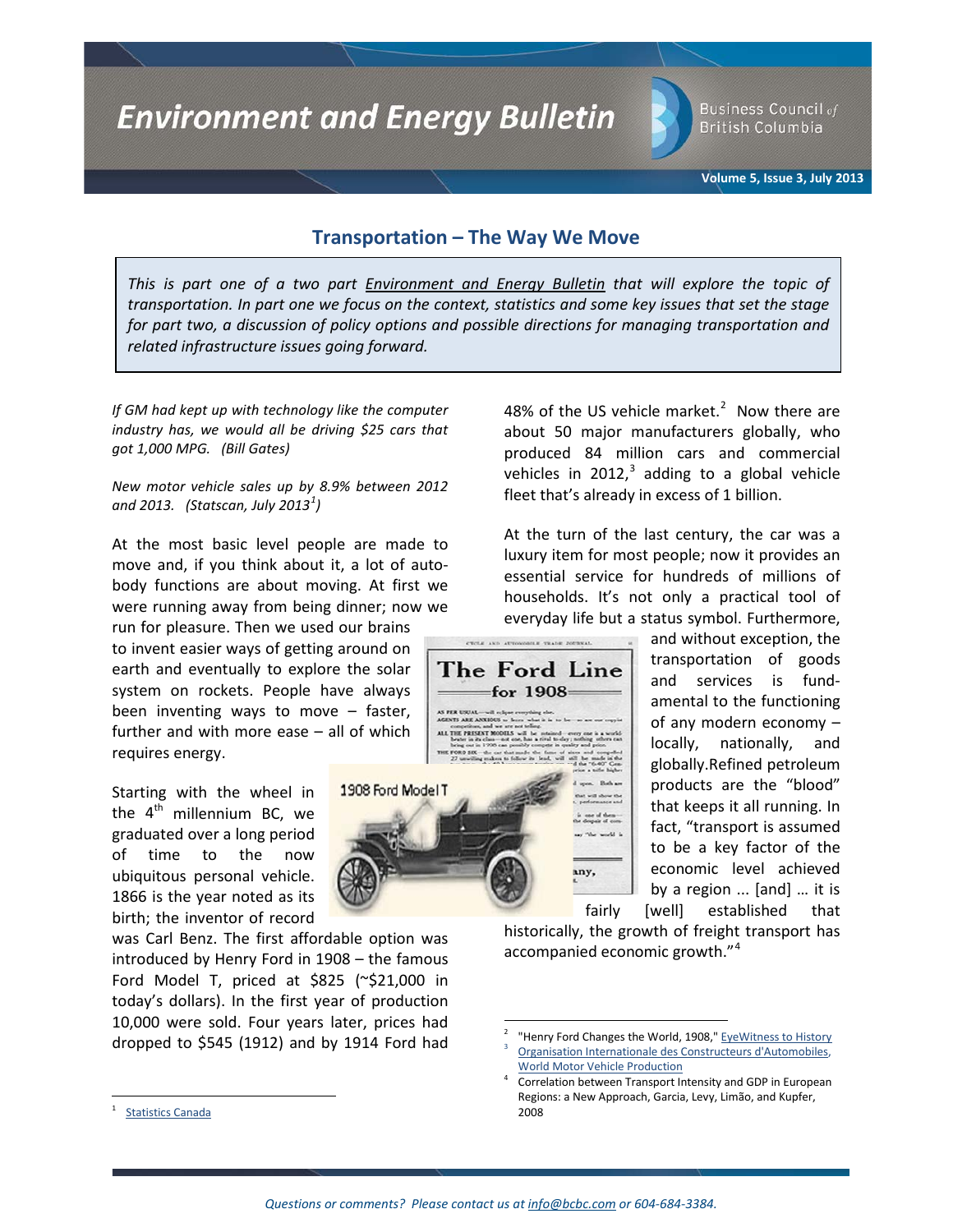# *What Is the Issue?*

Mobility and access to goods and services are necessary to meeting human needs and satisfying the widespread desire to attain a high standard of living. Transportation systems along with energy systems have therefore become a backbone of social and economic development, so much so that the transport sector is currently the biggest global consumer of oil and oil products and is projected to account for almost all (97%) of the increase in world primary oil use by 203[5](#page-1-0). $5$  This is largely a result of an ever expanding vehicle fleet, which is expected to reach 2.5 billion by  $2050.<sup>6</sup>$  $2050.<sup>6</sup>$  $2050.<sup>6</sup>$ 

While we derive significant social and economic benefits from transportation, there are also costs that must be considered. For the most part we understand the direct costs of transportation – construction of infrastructure, manufacturing costs and the retail value of vehicles sold, gasoline prices, etc. – but we are less clear on the indirect and cumulative costs to local communities, human health and the environment. This is, in part, because indirect impacts often deal with non-market goods and cannot easily be monetized. The issues are multidimensional and complex, cutting across a myriad of public policy responsibilities, including urbanization, equity, climate, energy security, taxation, health and environmental protection.

From BC's perspective, the province's legislated GHG reduction target of 33% of 2007 levels by 2020 and 80% of 2007 levels by 2050 is problematic. Industry, including the oil and gas sector, is responsible for 37% of BC's GHG emissions.<sup>[7](#page-1-2)</sup> However, because large point sources of emissions are in the business sector, they are often the primary focus of reduction efforts and policy-makers' concerns.

In equal measure, transportation is responsible for 38% of BC's total GHGs, but given the nonpoint source nature of these emissions, the options for managing them are more challenging and limited. As a result, relatively little attention has been given to the sector as a whole and to the individual's role.

The climate change actions BC has taken include measures to expand transit (this is largely a Lower Mainland set of investments), support for gateway-related infrastructure, implementing low-carbon fuel standards, and some technology promotion. Fuel efficiency standards are beyond provincial jurisdiction and are being dealt with by the national government. The province does have authority over air quality standards, which can be helpful, indirectly. However, as discussed in the Business Council's September 2012 paper, ["Air Quality Regulation:](http://www.bcbc.com/publications/2012/environment-and-energy-bulletin-brair-quality-regulation-canadian-and-bc-developments)  [Canadian and BC Developments,](http://www.bcbc.com/publications/2012/environment-and-energy-bulletin-brair-quality-regulation-canadian-and-bc-developments)" adopting more stringent regulations, when recent indicators of air quality point to continued improvements (except for a few localized issues), could accelerate deindustrialization.

Overall, there is little scope to achieve further point-source reductions of industrial air pollutants in BC. Adding more costs may jeopardize competitiveness and/or undermine the ability to use our energy endowment to foster economic development and greater prosperity. Investment in public transit is expensive, often controversial and largely an urban and regional set of activities that require all levels of government to cooperate. Overall, looking at long-term behavioural change and shifts in urban design is a must if policymakers want to mitigate the environmental impacts of transportation. However, alterations to habits and existing ways of doing things are difficult to engineer, especially in a sector so deeply embedded in our economic, social and cultural psyche; but it is necessary to identify and pursue opportunities in the transport sector to improve the efficiency of energy use and reduce emissions.

<span id="page-1-0"></span><sup>-&</sup>lt;br>5 World Energy Outlook, 2012

<span id="page-1-2"></span><span id="page-1-1"></span>OECD's International Transport Forum<br>This figure excludes transport emissions related to industrial activity.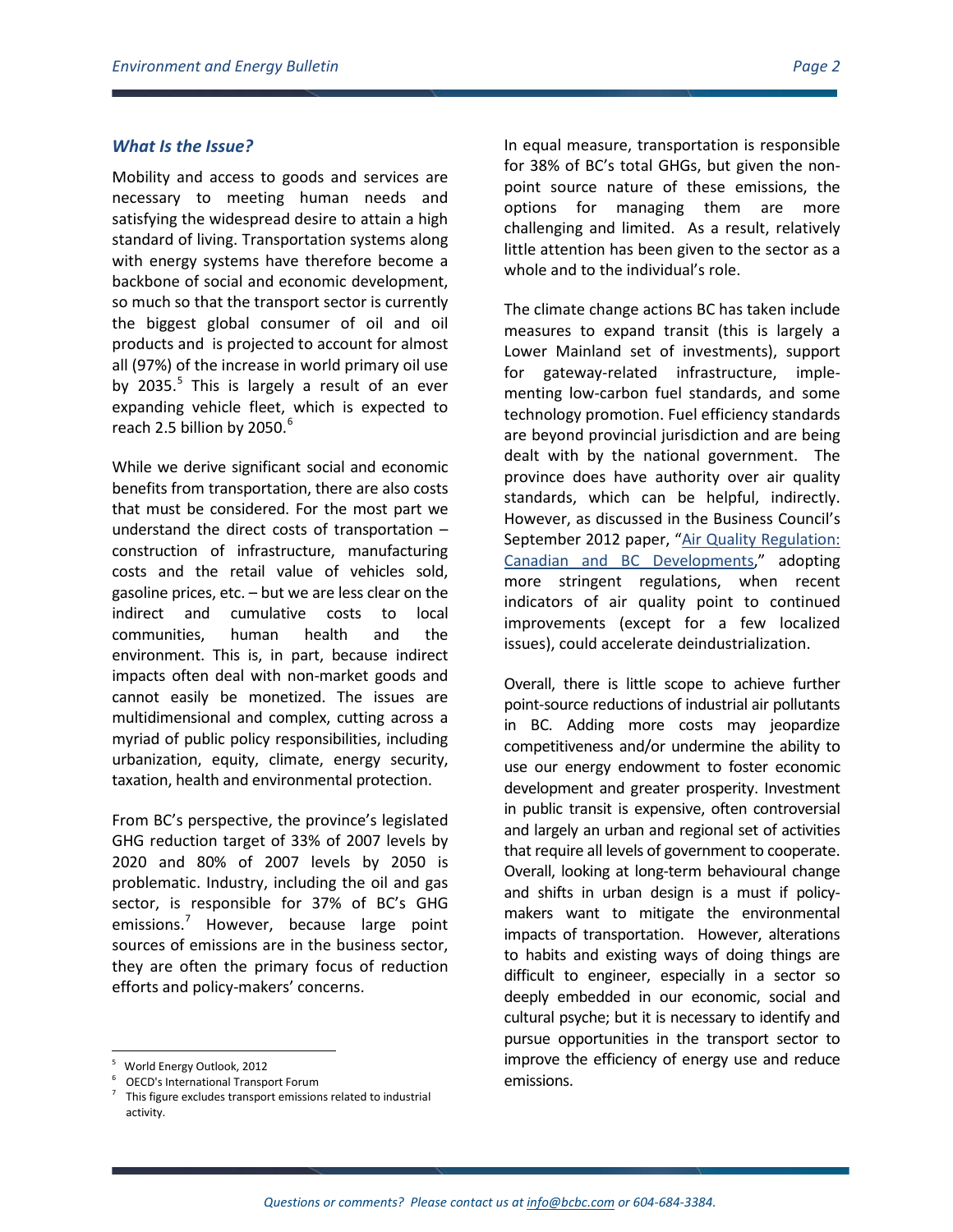# *Statistics – What the Data Says*

#### *Global Data*

Globally, transportation is a major driver of both energy consumption and greenhouse gas emissions  $-19%$  and 23%, respectively. $8$  Since the 1970s, transportation's share of worldwide energy consumption and GHG emissions has risen from roughly 1 billion tonnes of oil equivalent (Toe) to 2.5 billion Toe per year, owing largely to population growth, expanding vehicle ownership and use, economic growth, and the predominant reliance on road freight for moving goods. $9$  Taken together, relative to 2010 levels, global passenger and freight travel is expected to double by 2050, with 90% of the increase occurring in non-OECD jurisdictions.<sup>[10](#page-2-2)</sup>



Today, personal cars, trucks, mini-vans and SUVs (collectively known as Light Duty Vehicles, or LDVs) account for about half of global transport energy use. $^{11}$  $^{11}$  $^{11}$  Figure 1 shows that the share of road passenger vehicles in world energy use has increased over time; and the number of passenger vehicles on the world's roads has risen by 13% since 2006.<sup>[12](#page-2-4)</sup> As per capita income has increased in countries like China and India, so has car ownership and total kilometers driven.<sup>[13](#page-2-5)</sup>

- <span id="page-2-6"></span><span id="page-2-0"></span><sup>8</sup> [IEA, Transport, Energy, and CO2 , 2009](http://www.iea.org/publications/freepublications/publication/transport2009.pdf)<br><sup>10</sup> See footnote #8<br><sup>11</sup> See footnote #8<br><sup>11</sup> See footnote #8<br><sup>12</sup> Ward's Automotive Group, 2011<br><sup>13</sup> Ward's Automotive Group, 2011
- <span id="page-2-3"></span>
- <span id="page-2-5"></span><span id="page-2-4"></span>
- <sup>13</sup> [United Nations Statistical Yearbook,](http://www.imf.org/external/pubs/ft/weo/2005/01/chp4pdf/fig4_7.pdf) 2005

Following the current path will lead to a global stock of LDVs of 1.7 billion in 2035, $^{14}$  $^{14}$  $^{14}$  up from 800 million in 2005. In tandem with the growth of personal transportation is the continued expansion of road freight. The demand for fast, reliable, smaller, "just-in-time" and door-todoor shipments has contributed to a sharp rise in energy use for freight transport.<sup>[15](#page-2-0)</sup>



Despite growing demand in developing countries, OECD countries are still the biggest consumers of energy for transportation, accounting for almost 60% of current world demand (see Figure 2). However, as non-OECD countries continue to develop and grow richer, their share of world transport-related energy demand is expected to climb steadily and eventually will surpass that of the OECD countries.

Not surprisingly, transportation-related GHG emissions are "projected to increase by nearly 50% by 2030 and by more than 80% by 2050,"<sup>[16](#page-2-2)</sup> compared to 2006 levels. Overall, because of the small size of LDVs and the inefficiencies of internal combustion engines, road transportation has a "significantly higher environmental footprint than others modes."<sup>[17](#page-2-3)</sup> Figure  $3^{18}$  $3^{18}$  $3^{18}$  shows the energy losses from modern-day LDVs.

<span id="page-2-2"></span><span id="page-2-1"></span>

<sup>&</sup>lt;sup>14</sup> See footnote #8

<sup>&</sup>lt;sup>15</sup> Global Energy Assessment, **Energy End-Use: Transport Chapter**  $rac{9}{2}$  $rac{9}{2}$  $rac{9}{2}$ <br><sup>16</sup> See footnote #8

<sup>&</sup>lt;sup>17</sup> [Transport Canada, Road Transportation 2011](http://www.tc.gc.ca/eng/policy/anre-menu-3021.htm)<br><sup>18</sup> US Department of Energy, Office of Transportation and Air **[Quality](http://www.fueleconomy.gov/feg/atv.shtml)**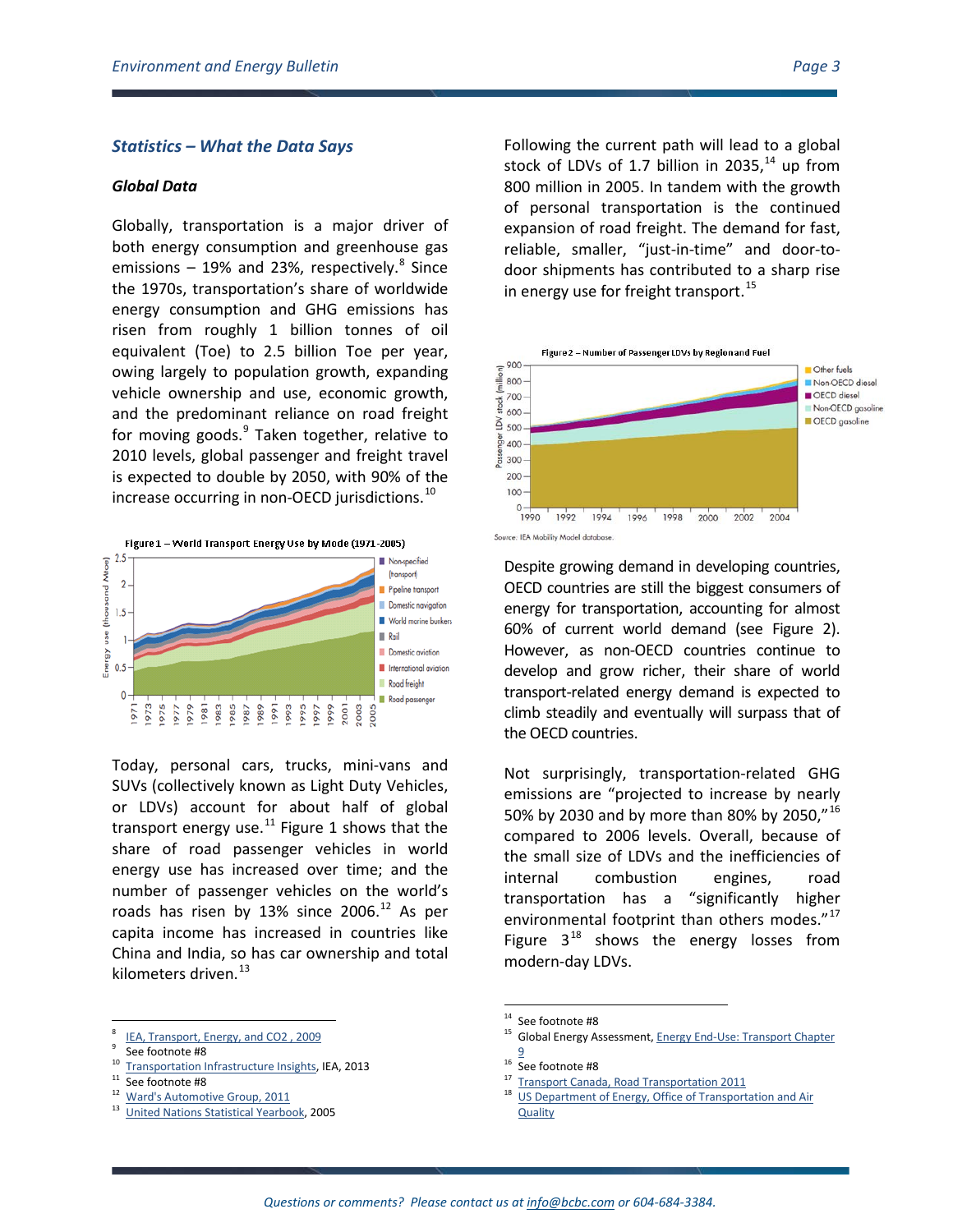

Considering the projected increases in vehicle ownership and in kilometers travelled in non-OECD countries, and the transport sector's heavy reliance on fossil fuels, transportation will put significant quantities of carbon dioxide into the atmosphere in the foreseeable future. This

is in addition to carbon monoxide (CO), nitrogen dioxide  $(NO<sub>2</sub>)$ , ozone  $(O<sub>3</sub>)$ sulfur dioxide  $(SO<sub>2</sub>)$  and particulate matter  $(PM_{2.5})$ emissions, along with land use impacts from expanding infrastructure requirements (changes in land use, soil quality), water effects (run off, marine, potential for oil spills), dredging, and noise.

#### *Canadian Data*

Canada's vast geography and relatively small and

<span id="page-3-7"></span><span id="page-3-6"></span><span id="page-3-5"></span><span id="page-3-4"></span><span id="page-3-3"></span><span id="page-3-2"></span><span id="page-3-1"></span><span id="page-3-0"></span>scattered population make transportation a vital part of our everyday lives—it connects family, friends, and businesses, and moves goods and services that are central to our economic well-being. In terms of GDP, transportation accounts for 10.2% of Canadian

economic output  $(5175 \text{ billion in } 2011).^{19}$  $(5175 \text{ billion in } 2011).^{19}$  $(5175 \text{ billion in } 2011).^{19}$ Personal expenditures on transportation represent three-quarters of this total, and grew by 5.2% between [20](#page-3-1)10 and 2011.<sup>20</sup>

The transport sector is the single largest user of energy in Canada; in 2010, it accounted for onethird of total energy use. $^{21}$  $^{21}$  $^{21}$  Transportation also produces about one quarter (24%) of Canada's greenhouse gas emissions.<sup>[22](#page-3-3)</sup> Interestingly, the transport sector's share of energy use in Canada is roughly 14 percentage points higher than the international average.<sup>[23](#page-3-4)</sup>

In 2008, on-road passenger travel accounted for 55% of the energy used in Canadian transportation and for 45% of the transport sector's GHG emissions. Conversely on-road freight accounted for 41% of transport-related energy use and for 37% of the sector's emissions.<sup>[24](#page-3-5)</sup> Together, these two modes thus

> generate more than fourfifths of Canada's transport-related GHGs.[25](#page-3-6)

> Canadian transportrelated GHG emissions grew significantly from 1990 to 2005, rising by 33% (42 Mt  $Co<sub>2</sub>e$ ), but since 2005 emissions have edged down by 2.3% (4 Mt of  $CO<sub>2</sub>e$ ),<sup>[26](#page-3-7)</sup> largely due to the effects of the 2008/09 recession and increasing fuel efficiency in LDVs. The recent decrease in

**More Roads, Please** As demand for transportation continues to rise, it will place an increasing strain on global infrastructure. Road infrastructure in particular will play an important role in meeting demand: Total paved roads in the world (2009): 42 million km (two-lane equivalent) Total paved roads in Canada (2011): 416,000km (two-lane equivalent) Estimated number of roads required to meet demand by 2050 (under the current

> By 2050, infrastructure for roads, rail, and parking is expected to account for between 250,000 km<sup>2</sup> and 350 000 km<sup>2</sup> of built surface area-about the size of the United Kingdom and Germany, respectively (IEA, 2013).

trajectory): 25 million.

- 
- 
- <sup>19</sup> Iransportation in Canada 2011 Statistical Addendum<br><sup>21</sup> Ibid<br><sup>22</sup> [Canada's Emissions Trends 2012](http://www.ec.gc.ca/Publications/253AE6E6-5E73-4AFC-81B7-9CF440D5D2C5/793-Canada)<br><sup>23</sup> This is likely due to Canada's high per capita use of energy in
- the transport sector compared to the global average.<br><sup>24</sup> [Canadian Energy Demand: Passenger Transportation](http://www.neb-one.gc.ca/clf-nsi/rnrgynfmtn/nrgyrprt/nrgdmnd/pssngrtrnsprttn2009/pssngrtrnsprttn-eng.pdf) <sup>25</sup> See footnote #19
- 
- <sup>26</sup> See footnote #22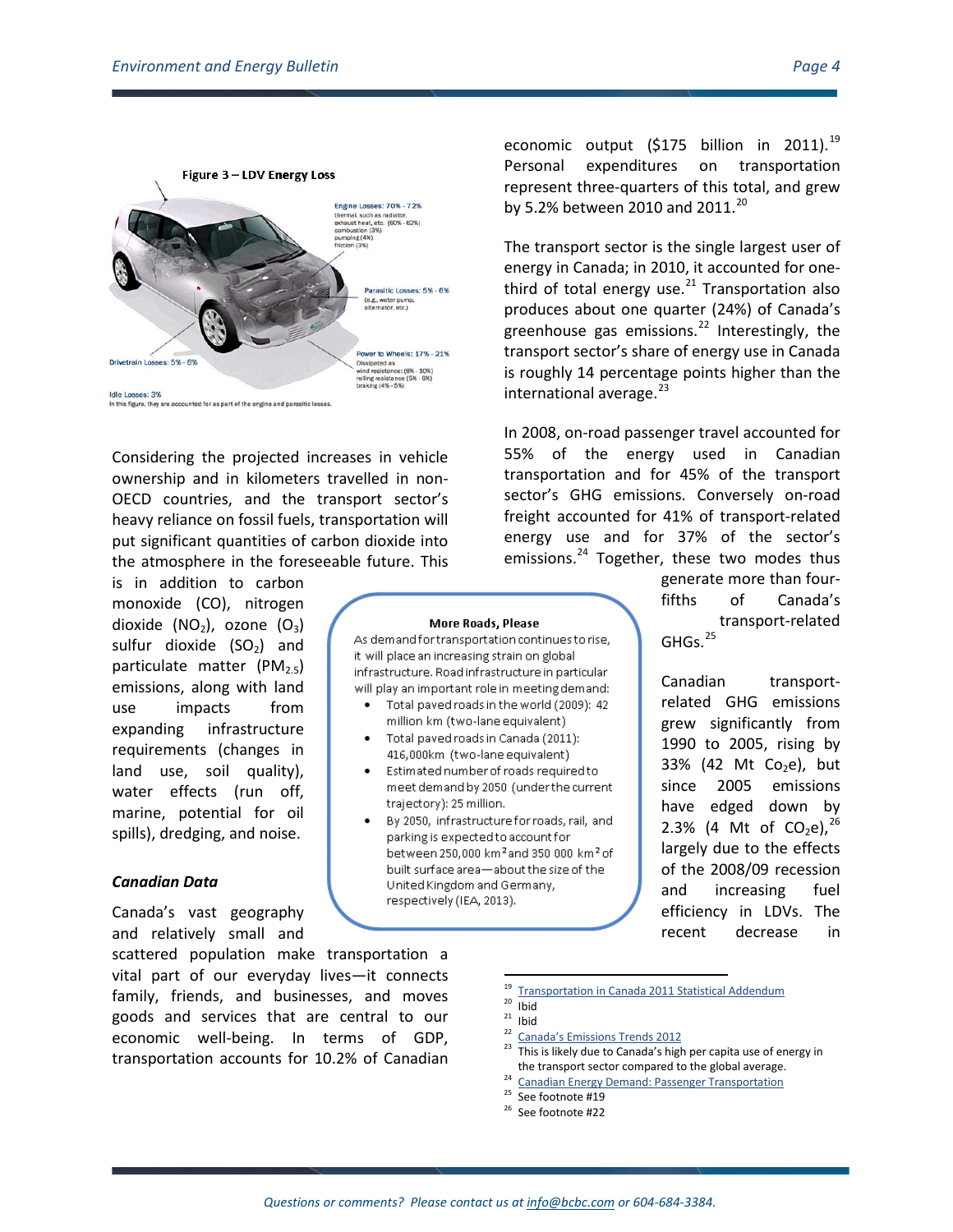emissions, however, is likely to be short-lived. Transport Canada estimates that under a business as usual scenario, transport sector GHG emissions will increase by 9 Mt ( $CO<sub>2</sub>e$ ) to reach 180 Mt (CO<sub>2</sub>e) by 2020.<sup>[27](#page-4-0)</sup>



The National Energy Board predicts that onroad freight will be the main contributor to future increases in transportation energy demand, and that the related emissions will grow at an average annual rate of 1.9% through 2035.<sup>[28](#page-4-1)</sup> At the same time, on-road passenger travel is projected to grow at only half the rate of on-road freight, despite more motor vehicles in use and more vehicle-kilometers travelled.

The environmental impact of passenger vehicles will be reduced with the implementation of the federal *Passenger Automobile and Light Truck Greenhouse Gas Emission[29](#page-4-2) Regulations*, which are slated to come into effect for the 2017 model year (see Figure 5). $^{30}$  $^{30}$  $^{30}$ 

On a per capita basis, the typical Canadian devotes 15% of her/his personal expenditures to transportation (2010), which adds up to roughly \$4,100 each year. $31$  On average, 86% of these costs are incurred to buy and operate

<span id="page-4-1"></span><span id="page-4-0"></span><sup>27</sup> See footnote #22<br><sup>28</sup> Canada's Energy Future: Energy Supply and Demand [Projections to 2035](http://www.neb-one.gc.ca/clf-nsi/rnrgynfmtn/nrgyrprt/nrgyftr/2011/nrgsppldmndprjctn2035-eng.pdf)

vehicles, while the remaining 14% is used to pay for commercial transportation (public transport, rail, air travel, water transport, taxis, etc.). $^{32}$  $^{32}$  $^{32}$ These trends move in parallel with the number of vehicle-kilometers travelled (see Figure 6) and with increases in vehicle purchases. Between 2012 and 2013, new motor vehicle sales in Canada jumped by almost  $9\%$ .  $33$ 

Figure 5 - Transportation Sector Energy Demand by Mode, Reference Case (NEB) Petajoule:





The transportation sector is a major employer in the Canadian economy. Including both private and public sectors, 924,600 people were employed in the transport sector in 2010, up from 800,700 in 2001. $34$  Those working in the trucking industry comprise 44% of the overall transport sector workforce.<sup>[35](#page-4-6)</sup>

Trucking has been and remains the primary mode of transport for trading with the US, Canada's largest trading partner. Although trucking has decreased in mode share over the past decade, road transport still accounts for

<span id="page-4-2"></span>Regulating Greenhouse Gas Emissions from Light-Duty Vehicles [\(2017-2025\)](http://www.ec.gc.ca/default.asp?lang=En&n=56D4043B-1&news=1F13DA8A-EB01-4202-AA6B-9E1E49BBD11E)<br>[See footnote #19](http://www.neb-one.gc.ca/clf-nsi/rnrgynfmtn/nrgyrprt/nrgyftr/2011/nrgsppldmndprjctn2035-eng.html#f3_6)

<span id="page-4-6"></span><span id="page-4-5"></span><span id="page-4-4"></span><span id="page-4-3"></span><sup>&</sup>lt;sup>31</sup> It should be noted that this figure does not include external costs, such as air pollution, GHG emissions, congestion, obesity, noise pollution, time, or land use.

<sup>&</sup>lt;sup>32</sup> See footnote #19

 $33$  StatsCan [\(to 2012\)](http://www.statcan.gc.ca/tables-tableaux/sum-som/l01/cst01/trade12-eng.htm) an[d Jan to May 2013](http://www5.statcan.gc.ca/cansim/a26?lang=eng&retrLang=eng&id=0790003&paSer=&pattern=&stByVal=1&p1=1&p2=31&tabMode=dataTable&csid=)<br> $34$  See footnote #19

<sup>&</sup>lt;sup>35</sup> See footnote #19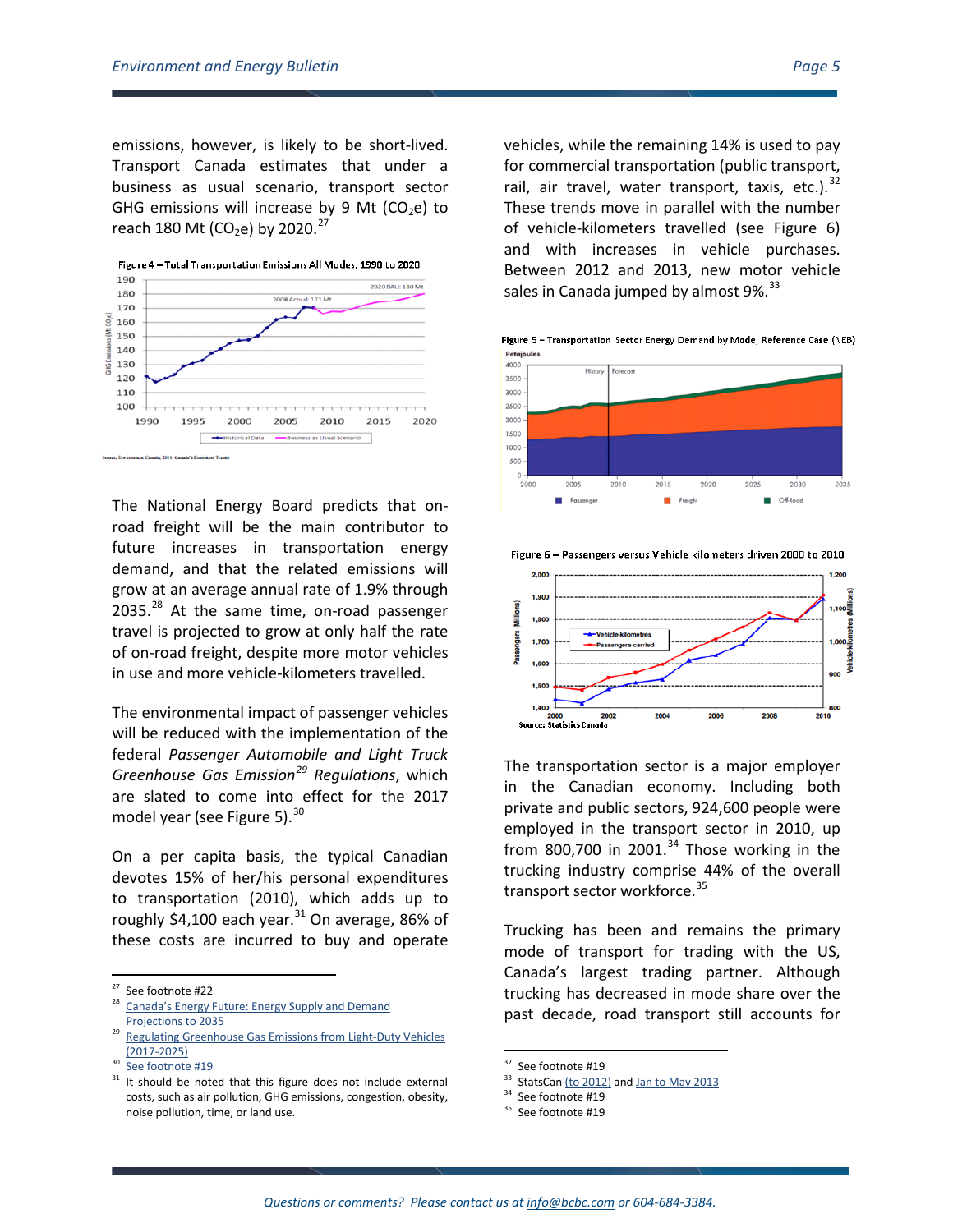56% of all US-Canada trade (2011).<sup>[36](#page-5-0)</sup> Seventeen percent of cross-border trade is conducted by rail; 6% by marine; and 5% by air. $37$ 



- 20 million vehicles in Canada
- 304 billion vehicle kilometers driven
- 32 billion liters of fuel
- purchased

### **British Columbia**

Like other provinces, transportation occupies a large place in the BC economy. But there are several noteworthy trends which set BC apart from other provinces. For one, transportation in BC consumes a smaller share of energy (27%) than the national average (33%). While transportation is the biggest consumer of energy in Canada as a whole, the industrial sector is the largest user of energy in BC. $^{38}$  $^{38}$  $^{38}$  The BC transportation sector's GHGs, however, are 1.5 times the Canadian average. $39$  Where transportation generates 24% of total Canadian emissions, in BC its share is 38%.

The discrepancy between energy use and GHG emissions is due, in part, to the unique energy portfolio in BC, as the majority of residential and commercial energy use is sourced from GHG-free hydroelectricity.<sup>[40](#page-5-4)</sup> Further, GHGs from the transport sector also include off-road industrial activity related to forestry, mining, and oil and gas production  $-$  all important industries in BC.<sup>[41](#page-5-5)</sup>

From 1990 to 2010, emissions from the transport sector stemming from growth in population, industrial activity, vehicle

ownership and kilometers travelled increased by 28% in BC, compared to the national average of 30%. During these two decades, total economy-wide GHG emissions increased by 12% in BC, while intensity (emissions per unit of GDP) for the province decreased by  $10\%$ .<sup>[42](#page-5-6)</sup> The decrease in intensity is likely attributable to improvements in energy efficiency across most sectors and to rising urbanization.

As a small open economy, exports and trade are vital to BC's economic prosperity. Thus, BC's role as Canada's Pacific Gateway depends on a clear vision and the physical infrastructure to support it, which includes an integrated network of roads, ports, railroads, and airports to enable the efficient movement of goods and people. BC's gateway infrastructure, which includes the Vancouver and Prince Rupert ports, contributes over 82,000 jobs and over \$6.5 billion in GDP annually to the province's economy.[43](#page-5-3) Some 37% of Canadian merchandise exports to non-US markets moves through and out of BC, while 7% of national goods exports to the US use BC infrastructure.<sup>[44](#page-5-7)</sup>

#### **BC's Automotive Profile (2009)**

- Number of vehicles: 2.6 million (13% of Canadian total)
- BC had the  $3^{rd}$  lowest per capita expenditures on transportation
- The average British Columbian spent 12.5% of their personal expenditures (\$3,684) on transportation.
- BC residents, on average, drove less than any other province.
- 22% of all Canadian medium sized trucks are in BC
- 5% of all Canadian heavy sized trucks are in BC
- BC has the highest level of hybrid car ownership in the country (per capita).

 $\overline{a}$ 

<span id="page-5-2"></span>

<span id="page-5-1"></span><span id="page-5-0"></span><sup>&</sup>lt;sup>36</sup> See footnote #19<br><sup>37</sup> See footnote #19<br><sup>38</sup> <u>Review of Energy Supply, Consumption and GHG Emissions in</u> [British Columbia, 1990 to 2009,](http://www2.cieedac.sfu.ca/media/publications/BC_2011_report__09_data__final.pdf) Canadian Industrial Energy

<span id="page-5-6"></span>End-use Data and Analysis Centre, 2011 <sup>39</sup> [British Columbia Greenhouse Gas Inventory Report 2010](http://www.env.gov.bc.ca/cas/mitigation/ghg_inventory/pdf/pir-2010-full-report.pdf)

<span id="page-5-5"></span><span id="page-5-4"></span><span id="page-5-3"></span><sup>&</sup>lt;sup>40</sup> [Canada's Emission Trends 2012,](http://www.ec.gc.ca/Publications/253AE6E6-5E73-4AFC-81B7-9CF440D5D2C5/793-Canada) Environment Canada<br><sup>41</sup> Personal communication, BC Ministry of Environment Climate

<span id="page-5-7"></span>Action Secretariat

<sup>&</sup>lt;sup>42</sup> See footnote #39<br> $43$  The Economic Role of the Gateway Transportation System in [the Greater Vancouver Region , Economic Development](http://www.gvgc.org/pdf/EconRoleVancouverGTS_Report.pdf)  [Research Group, 2008](http://www.gvgc.org/pdf/EconRoleVancouverGTS_Report.pdf) 44 See footnote #19